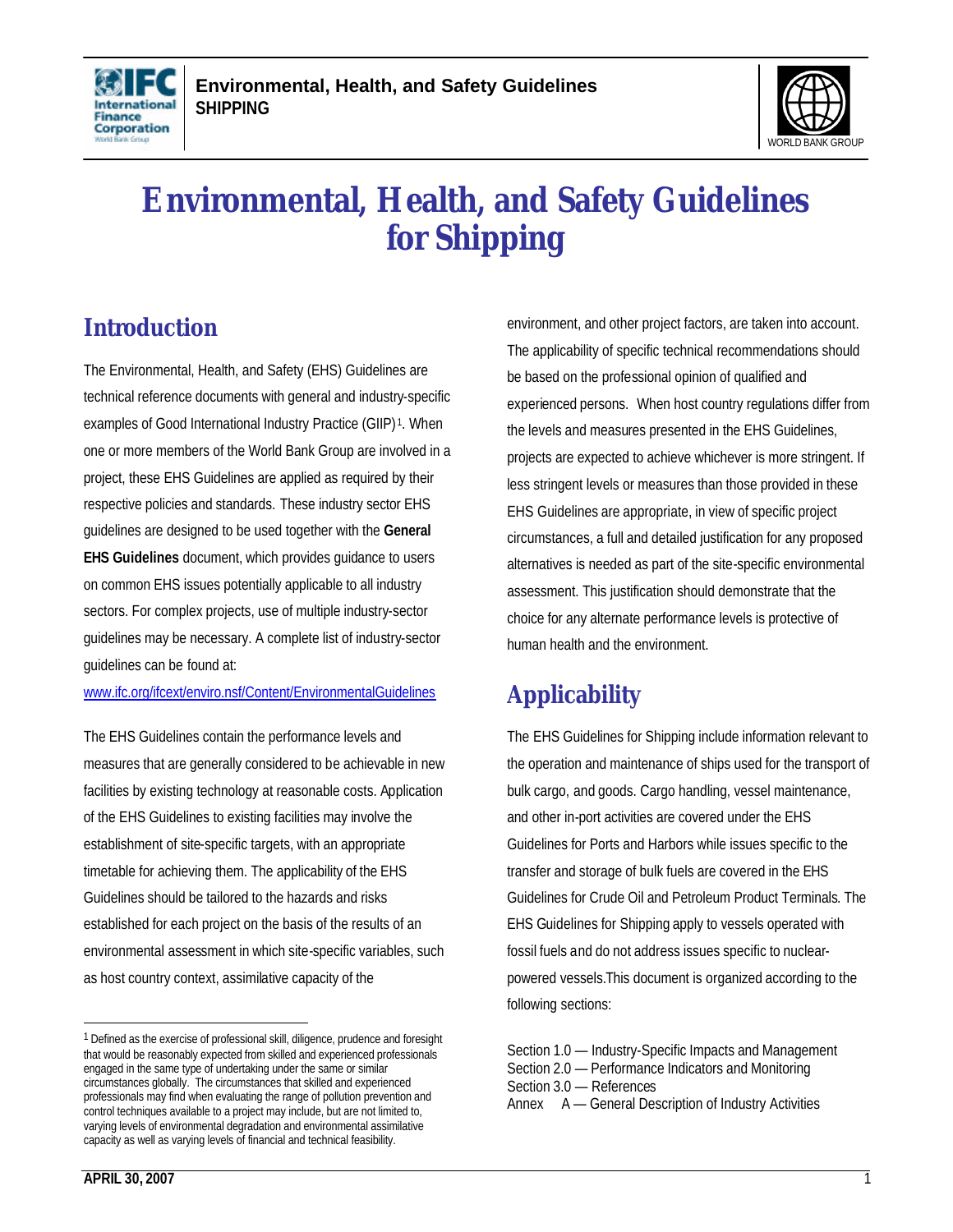



# **1.0 Industry-Specific Impacts and Management**

The following section provides a summary of EHS issues associated with the shipping industry, which occur during the operation and decommissioning phases, along with recommendations for their management. Recommendations for the management of EHS impacts common to most large industrial facilities during the construction phase are provided in the **General EHS Guidelines.**

## **1.1 Environmental**

### *1.1.1 Marine Operations*

Environmental issues associated with shipping operations primarily include the following:

- Petroleum<sup>2</sup> and hazardous materials management
- Wastwater and other effluents<sup>3</sup>
- Air emissions
- Solid waste generation and management

#### **Petroleum and Hazardous Materials Management**

Accidental releases of fuel and cargo may occur as the result of accidents while underway or during materials transfer at sea or in port. Anti-fouling paints used on ships' hulls to retard attachment and growth of marine organisms may release biocides into the water during normal operation of ships. Hazardous materials, such as chlorofluorocarbons (CFC), polychlorinated biphenyls (PCB), and asbestos have been used in ship construction and in onboard equipment, and may

contribute to the generation of hazardous wastes during ship overhaul or decommissioning activities.

#### *Hazardous Materials and Oil Spill Prevention*

The most common causes of major accidental releases of hazardous materials and oil are associated with collisions, grounding / stranding, fire / explosion, and structural hull failure, of bulk transport ships (e.g. oil tankers and ships carrying dangerous chemicals in bulk), as well as failure of transfer equipment during loading / unloading from ship-to-ship and between ships and land-based structures.<sup>4</sup>

Recommendations to prevent, minimize, and control spills of hazardous materials or oil from vessels include:

- Operational certification of the ship according to applicable requirements depending on the purpose and capacity of the vessel; 5
- For oil tankers, following applicable requirements, including those related to double-hull design and a phase-out timetable for existing single-hull tankers;<sup>6</sup>
- Preparing and implementing spill prevention procedures for bunkering activities in port and at sea;
- Conducting ship to ship transfer of cargo oil (lightering) activities in accordance with specific safety regulations and guidance to minimize the risk of spills;7

<sup>2</sup> Including bulk quantities of crude oil, fuel oil, Liquid Petroleum Gas (LPG), Liquefied Natural Gas (LNG), and refined products as well as sludge and oil refuse.

<sup>&</sup>lt;sup>3</sup> Including issues related to the introduction of invasive species from the management of ship ballast and other effluents.

 4 The behavior of a liquid spill is influenced by properties of the material (density, viscosity, toxicity), and sea conditions and temperature. The severity of its impact is determined by the quantity released and the sensitivity of the local marine and coastal environment.

<sup>&</sup>lt;sup>5</sup> International Oil Pollution Prevention Certificate according to Regulation 5, Annex I of the International Convention for the Prevention of Pollution from Ships (MARPOL 73/78) applicable to oil tankers of 150 tons gross tonnage and above and any other ships of 400 tons gross tonnage and above; the International Pollution Prevention Certificate for the Carriage of Noxious Liquid Substances in Bulk, Regulations 11, 12, and 12A, Annex II, MARPOL 73/78

<sup>6</sup> See Regulations 13E, 13F, and 13G of Annex I of MARPOL 73/78.

<sup>&</sup>lt;sup>7</sup> For example, the Oil Companies Marine Forum (OCIMF) Ship to Ship Transfer Guide provides vessel operators with minimum standards for safe offshore lightering operations.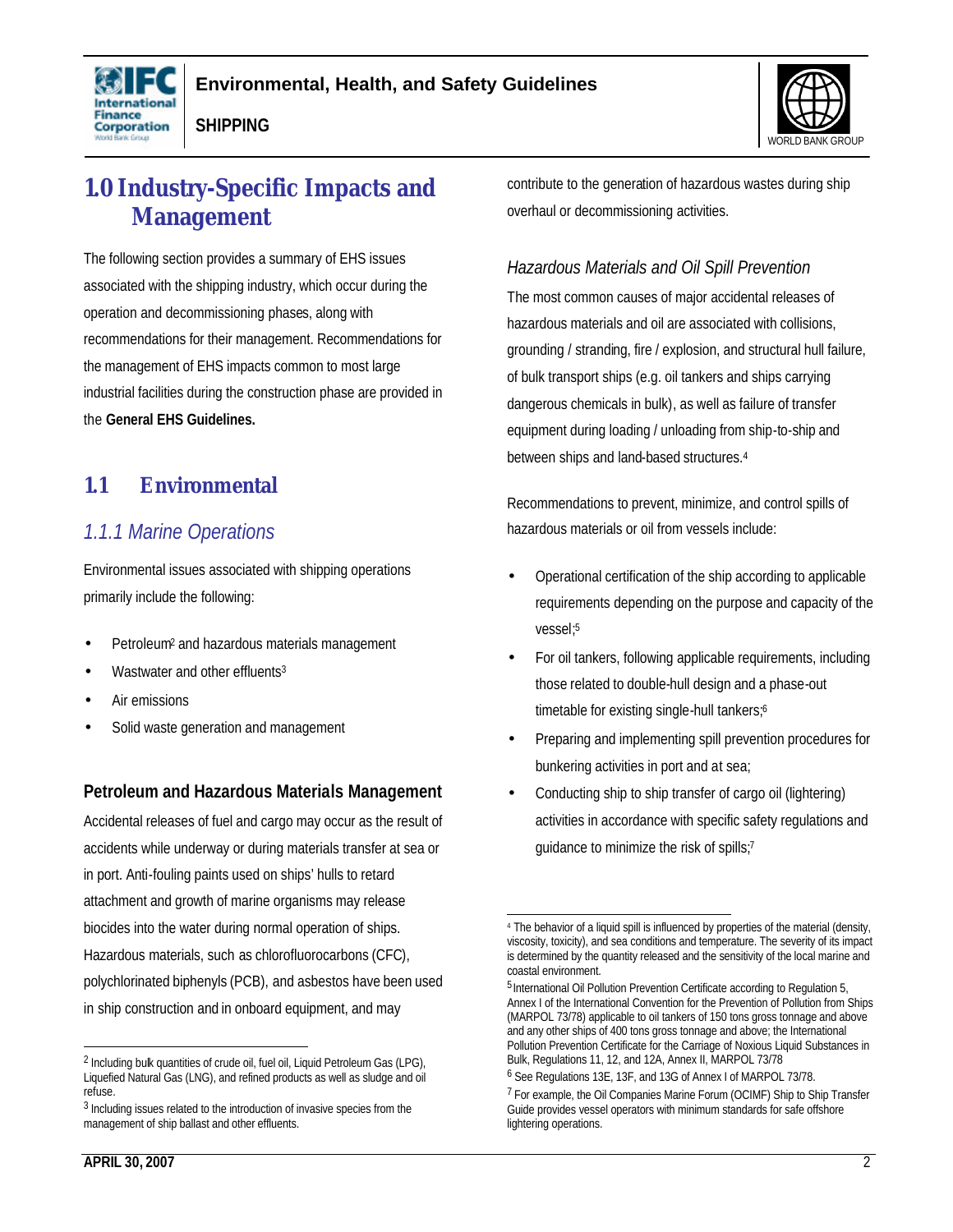



- Preparing and implementing spill prevention procedures for tanker loading and off-loading according to applicable standards and guidelines which specifically address advance communications and planning with the receiving terminal;<sup>8</sup>
- Adequately securing hazardous materials and oil containers on deck;
- Maintaing the nessessary emergency plans to address accidental releases of oil or noxious liquid substances;<sup>9</sup>
- Maintaining the necessary specific oil and noxious liquid substances spill prevention plans and procedures for operations in Special Areas.<sup>10</sup>

Additional guidance applicable to the release of oil in ship effluents is discussed in the "Wastewater and Other Effluents" section below.

#### *Packaged Harmful Substances*

Shipping companies should implement a system for the proper screening, acceptance, and transport of packaged harmful substances<sup>11</sup>. Since these materials may be provided by third parties, the screening and acceptance process should confirm compliance with requirements applicable to packaging, marking, and labeling of containers, as well the necessary certificates and manifests from the shipper.<sup>12</sup> The information provided should be sufficient to identify whether the materials are classified as a "hazardous material," as defined by international conventions, and whether the shipment is in compliance with applicable regulations.13 Additionally, shipping companies should follow internationally applicable stowage and transport quantity limitations.<sup>14</sup>

#### *Antifouling Paint*

The underwater hull of most ships operating in marine waters is coated with anti-fouling paints containing biocides or metallic compounds such as tributyltin (TBT) or copper oxides that prevent barnacles and other organisms from attaching to the hull. TBT may leach and subsequently persist in the water and sediment, potentially impacting marine fauna and possibly entering the food chain. It is, however, essential to avoid biofouling, as increased hull resistance leads to higher fuel consumption and exhaust emissions.

Recommendations to prevent, minimize, and control releases of potentially toxic compounds from paint include:

- Avoidance of antifouling paint containing TBT, and removal or application of a sealer coat over existing TBT-based paint, in accordance with applicable regulations and guidance;<sup>15</sup>
- Avoidance of antifouling paint with biocides or other substances that may be harmful to the environment on ships that operate mainly in fresh or brackish water areas, where fouling may be less prevalent;

<sup>&</sup>lt;sup>8</sup> For details about basic precautions, including those related to fire safety, refer to the International Safety Guide for Oil Tanker & Terminals (ISGOTT) which includes a Ship/Shore Safety Checklist for overall safety and spill prevention. 9 The contents of an Oil Pollution Emergency Plan, applicable to oil tankers, are presented in Regulation 26, Annex I of MARPOL 73/78. Requirements of Shipboard Marine Pollution Emergency Plan for Noxious Liquid Substances are presented in Regulation 16, Annex II of MARPOL 73/78.

<sup>10</sup> The term "special area" means a sea area where, for recognized technical reasons in relation to its oceanographic and ecological condition and to the particular character of its traffic, the adoption of special mandatory methods for the prevention of sea pollution by oil, noxious liquid substances, or garbage is required. Areas designated as "special areas for the purposes of oil and noxious liquid substances" are respectively identified in Annex I and II of MARPOL 73/78. <sup>11</sup> Harmful Substances include materials considered potentially harmful to the marine environment as defined by the International Maritime Dangerous Goods Code and Annex III of MARPOL. 73/78. Additional requirements may include host-country commitments under the Basel Convention on the Control of Transboundary Movements of Hazardous Waste and their disposal (http://www.basel.int/) and Rotterdam Convention on the prior Inform Consent Procedure for Certain Hazardous Chemicals and Pesticides in International Trade (http://www.pic.int/)

 <sup>12</sup> See Regulations 2, 3, and 4 of Annex III, MARPOL. 73/78

<sup>13</sup> Basel Convention on Transboundary Shipment of Hazardous Waste

<sup>14</sup> See Regulations 5, 6, and 7 of Annex III, MARPOL. 73/78

<sup>15</sup> See International Maritime Organization (IMO) International Convention on the Control of Harmful Anti-fouling Systems on Ships, October 2001, as well as national legislation which may prohibit the use of TBT paint.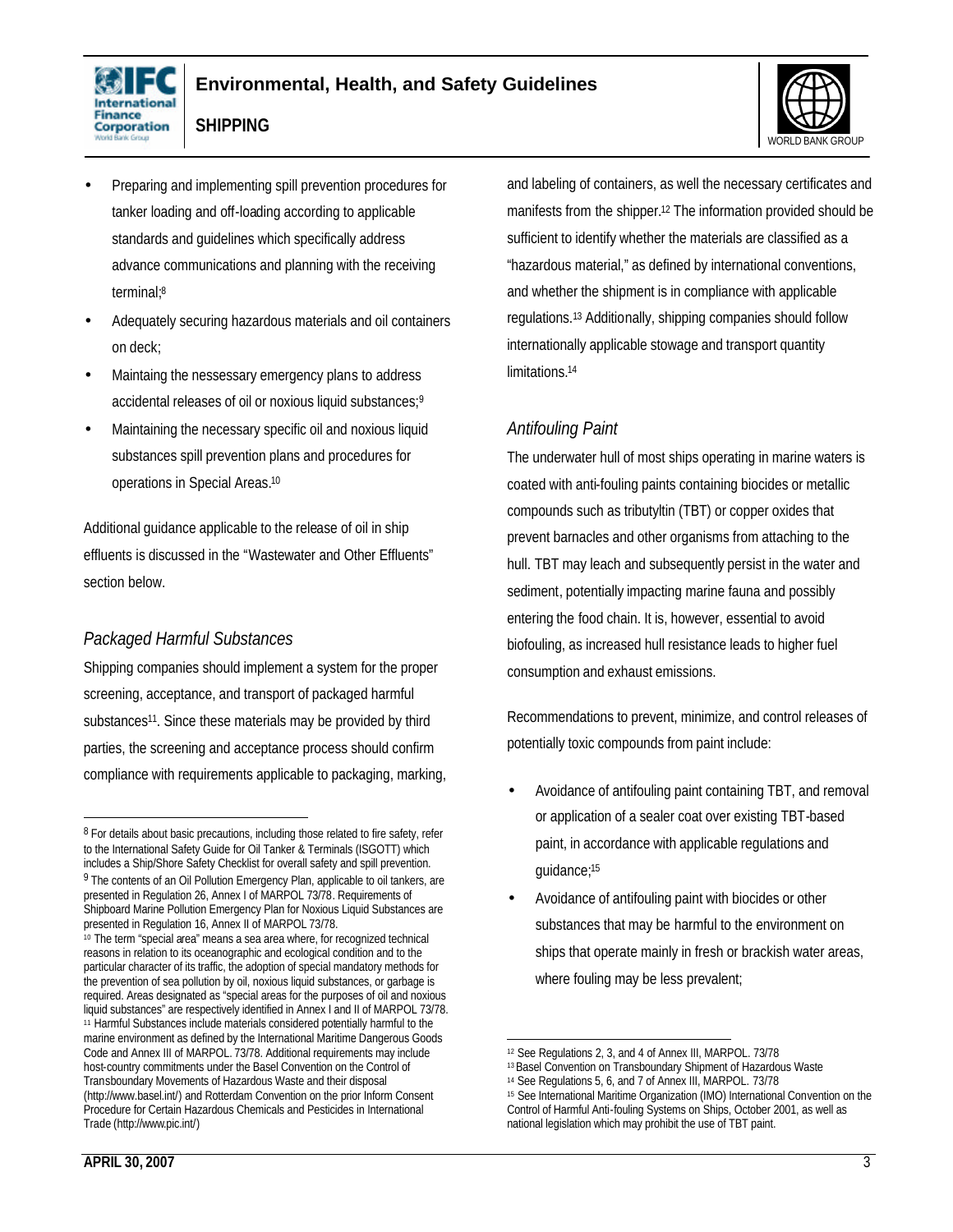





• For vessels operating in marine environments, paint with the minimum effective copper concentration should be used, taking into account the characteristics and expected use of the vessel. Operators should consider use of alternative non-toxic coatings, such as silicone-based, epoxy, and other low-friction paints, which are generally most effective on vessels that travel at speeds of 20 knots or greater, such as container ships, auto carriers, and cruise ships.16,17

#### **Wastewater and Other Effluents**

#### *Ballast water*

The two principal environmental concerns typically associated with discharges of ballast water are the potential release of oil or hazardous materials that may be mixed with ballast water, and the transfer of invasive alien aquatic organisms that may be taken up and discharged in ballasting operations. This is considered one of the most significant threats to marine ecosystems globally.<sup>18</sup>

Recommendations to prevent, minimize, and control impacts from ballast water include:

• To prevent or control the release of oil or hazardous materials that may be associated with ballast waste, following relevant, international regulations and guidelines for management of ballast water applicable to segregated and dedicated ballast tanks and crude oil washing

activities<sup>19</sup> as well as maintaining a written record of cargo and ballast operations;<sup>20</sup>

- For oil tankers that carry ballast water in cargo tanks, oilcontaminated ballast water should be discharged to shore reception facilities before filling the cargo tank with oil;
- To prevent the transfer of invasive alien species and communicable diseases, following relevant international regulations and guidelines for management of ballast water, including:<sup>21</sup>
	- o Implementation of a ballast water and sediment management plan, including the use of a ballast water record book for ships carrying ballast water between different sea areas
	- o When safe to do so, exchanging of ballast water in deep open water as far as possible from the coast<sup>22</sup>
	- o Uptake of organisms in ballast water should be avoided (e.g. by avoiding uptake in darkness, in very shallow water, where propellers disturb the sediment, or in other areas identified by local authorities)
	- o Ballast tanks should be cleaned regularly and washing water delivered to reception facilities ashore<sup>23</sup>

#### *Domestic Wastewater and Sewage*

Ships generate grey water (e.g. from showers) and black water (e.g. sewage from toilets) which can contain high levels of biochemical oxygen demand (BOD5), bacteria, and other

 <sup>16</sup> Non-toxic paints typically require more frequent cleaning than copper-based antifouling paints, but epoxy coatings can last much longer than conventional anti-fouling paint.

<sup>&</sup>lt;sup>17</sup> Geoffrey Swain, University Research on Antifouling Strategies and Environmental Considerations, Presentation to Alternative Antifouling Strategies Conference, September 21 – 22, 2000, San Diego, CA; and Geoffrey Swain, C. Kavanagh, B. Kovach, and R. Quinn, The Antifouling Performance of Non-Toxic Silicone Fouling Release Coatings, Proceedings of Symposium on Prevention of Pollution from Ships and Shipyards, April 4 – 5, 2001, Miami, FL. <sup>18</sup> Additional information is available at http://globallast.imo.org/.

<sup>19</sup> See Regulation 13 of Annex I of MARPOL 73/78.

<sup>20</sup> Oil Record Book as noted in Annex I of MARPOL. 73/78

<sup>21</sup> See IMO Guidelines for the Control and Management of Ships' Ballast Water to Minimize the Transfer of Harmful Aquatic Organisms and Pathogens, Resolution A.868(20), February 1997; International Convention for the Control and Management of Ships Ballast Water & Sediments, February 2004; and national regulations including those of Argentina, Australia, Canada, Chile, Israel, New Zealand, United Kingdom, and USA.

<sup>22</sup> Annex I of MARPOL 73/78 provides specific conditions, including minimum acceptable distances from shore and water depth.

<sup>&</sup>lt;sup>23</sup> Cleaning may be conducted while at sea. Complementary or alternative measures, such as filtration, ultraviolet treatment technology, heat treatment, and additives to neutralize harmful organisms, are under development and could be used if effectiveness is demonstrated.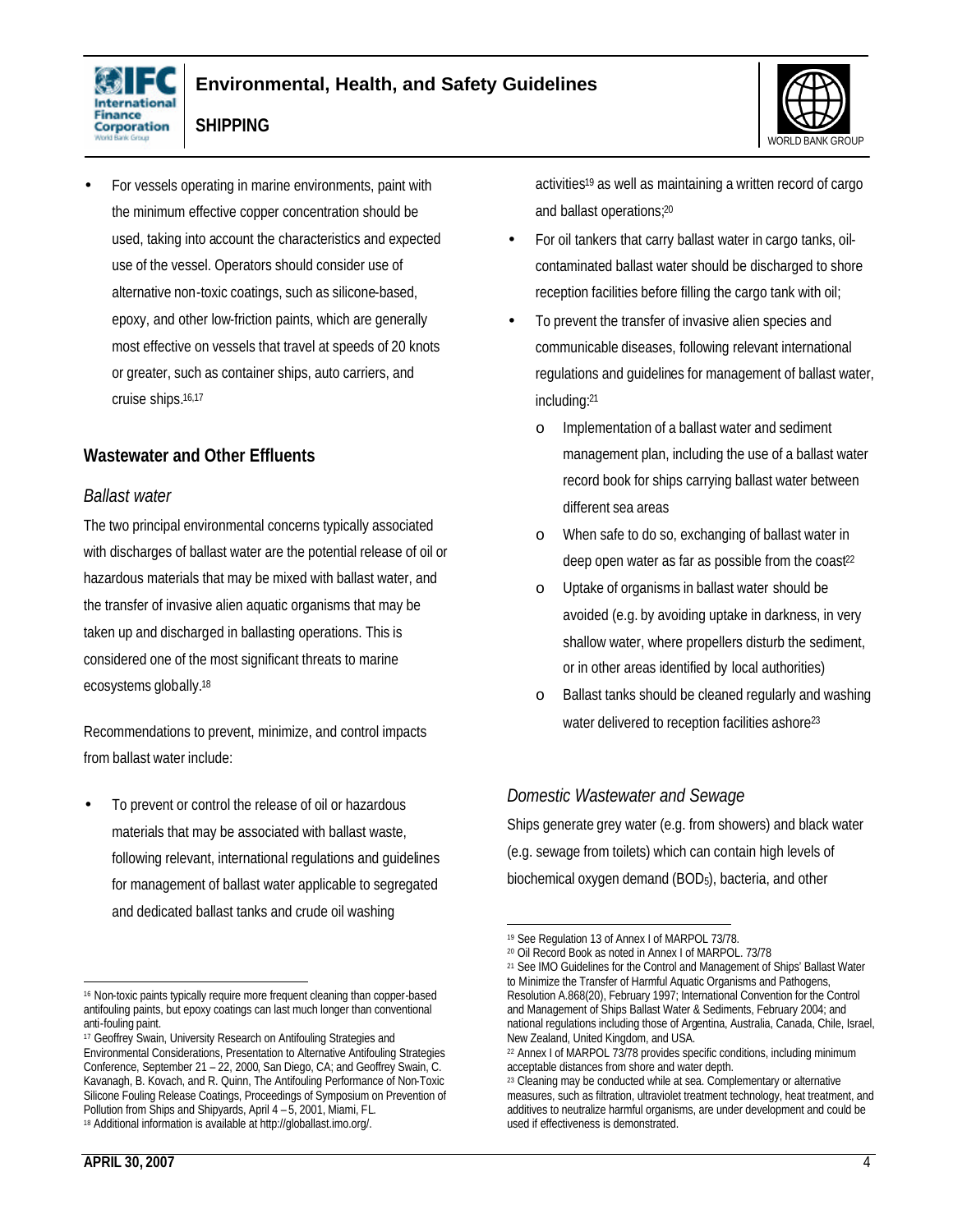



constituents potentially harmful to marine organisms. Grey water and black water are typically collected and managed separately.

Recommendations to prevent, minimize, and control domestic wastewater and sewage include:

- Use and operation of a certified on-board sewage treatment system, as applicable according to international standards;<sup>24</sup>
- For vessels operating in coastal waters, all black water should be collected in holding tanks onboard and delivered to port reception facilities for further treatment at land-based wastewater treatment plants, in accordance with international regulations and guidance;<sup>25</sup>

#### *Other Wastewater*

Other wastewater discharged by ships includes bilge water and cargo tank wash water. These wastewaters can contain oil and hazardous substances that are potentially harmful if discharged to the sea. Recommendations to prevent, minimize, and control pollution from wastewater include:

- After unloading of chemical tankers, water used to wash the cargo tanks should be discharged to reception facilities ashore;
- All bilge water, separated oily residues, and sludge should be discharged to port reception facilities, except where ships are equipped with certified oily water separators (OWS), which may discharge treated water to sea in accordance with MARPOL 73/78 provisions. Additional bilge area effluent management elements may include:
	- o Sludge tanks with appropriate storage capacity

**APRIL 30, 2007** 5

- o Alarm system that can automatically detect and close the discharge effluent from the oil / water separator when an oil concentration of 15 parts per million (ppm) is reached
- o Secondary containment for high pressure fuel delivery systems

#### **Air Emissions**

#### *Engine Exhaust*

Diesel engine exhaust gases contain nitrogen oxides (NOx), sulfur dioxide  $(SO<sub>2</sub>)$ , hydrocarbons, carbon monoxide  $(CO)$ , carbon dioxide (CO<sub>2</sub>), and particulate matter (PM).<sup>26</sup>

Recommendations to prevent, minimize, and control exhaust emissions from ships include:

- Considering fuel efficiency and air emissions in ship design, including hull shape, propeller shape and interaction with the hull, primary and auxiliary engine design, and emission control systems;
- Compliance with international regulations and guidelines regarding emissions of nitrogen oxides (NOx) and sulphur oxides (SOx) from ships, including limitations on the sulphur content of fuels and special restrictions on ships sailing in SO<sub>x</sub> Emission Control Areas (SECAs);<sup>27</sup>
- Considering equipping vessels to enable connection to land-based electrical power (sometimes referred to as 'going cold iron'), or use of land-based emission control units to collect and treat vessel emissions while in port;

 <sup>24</sup> As noted in Annex IV, MARPOL 73/78. For vessels engaged in overseas trade, onboard treatment plants should be installed to ensure that processed black water can be discharged in accordance with applicable regulations without causing adverse environmental impacts or health risk. <sup>25</sup> See MARPOL 73/78 Annex IV.

<sup>26</sup> Anthony Fournier, University of California Santa Barbara, Controlling Air Emissions from Marine Vessels: Problems and Opportunities, February 2006, Available at: http://www-igcc.ucsd.edu/pdf/Marine\_Emissions\_(2-11- 06).pdf#search=%22air%20emissions%20shipping% 22.

<sup>22</sup>Refer to Regulations 13, 14, and 18 of Annex VI, MARPOL 73/78. Further information may be found in U.S. Environmental Protection Agency, Control of Emissions from Marine Compression-Ignition Engines, 40 CFR Part 94.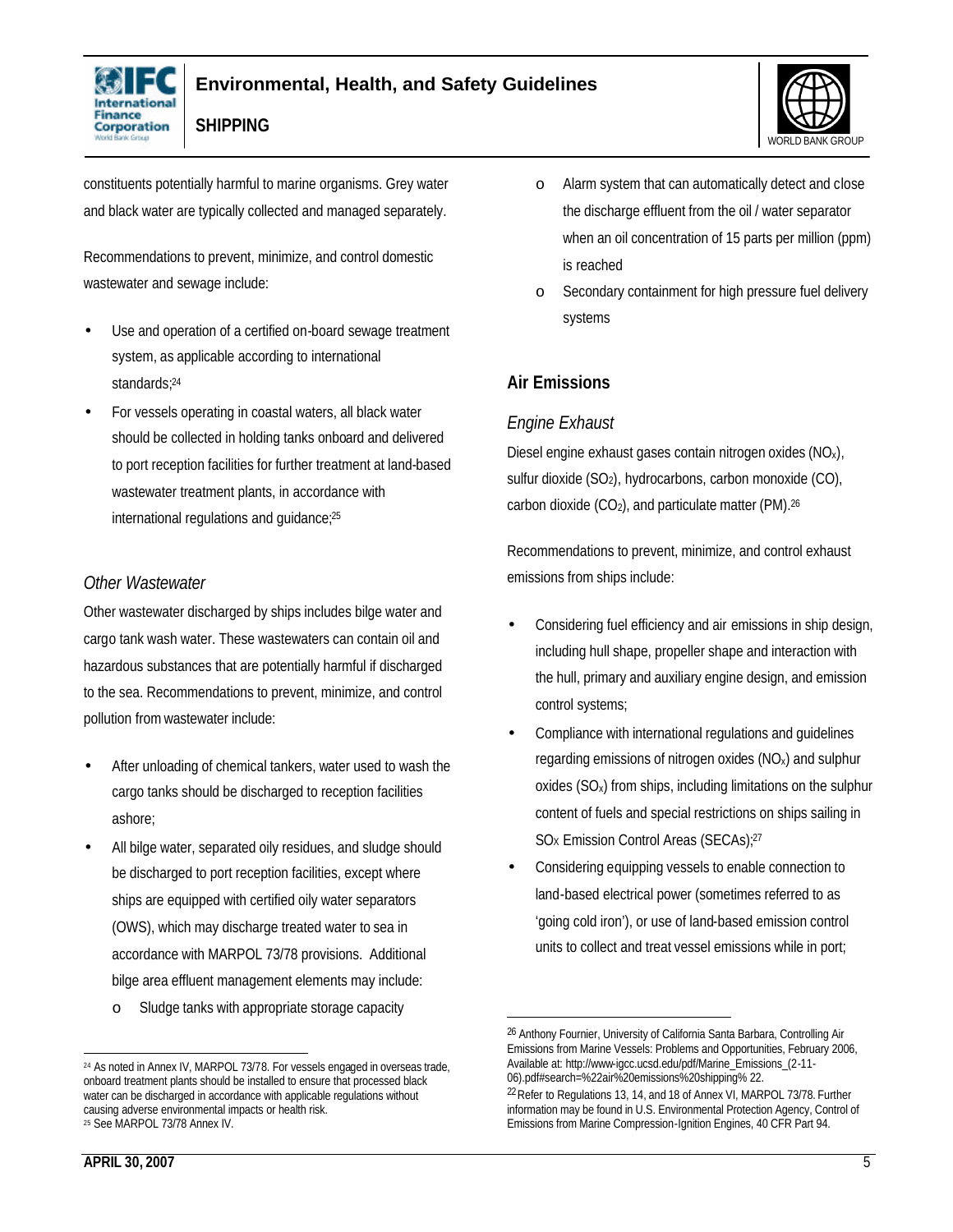





• For appropriately configured vessels, consider the use of shore-based power (referred to as "Onshore Power Supply" [OPS]) in ports where it is available in a manner that does not compromise ship and / or port safety and security. Other options may include the use land-based emissions control units provided by the port / harbor for ships that possess the necessary equipment / hardware and where the operation can be accomplished in a manner that does not compromise ship and / or port safety and security.

#### *Shipboard Incineration*

Potentially hazardous emissions associated with shipboard incineration such as dioxins, furans and other Persistent Organic Pollutants (POPs), as well as heavy metals, depend on numerous factors including the design of the incineration system, the type of waste incinerated, and the management / operation of the system. Hazardous emissions from shipboard incinerators should be prevented and controlled through:

- Application of waste segregation and selection including materials that may not be incinerated; 28
- Implementation of operational controls including combustion and flue gas outlet temperatures (combustion temperatures should be above 850°C while flue gases need to be quenched very quickly to avoid formation and reformation of POPs) as well as use of flue gas cleaning devices that comply with applicable international requirements;29, <sup>30</sup>
- Management of incineration residues such as fly ash, bottom ash and liquid effluents from flue gas cleaning as a

hazardous waste (see **General EHS Guidelines**) as they may contain high concentrations of POPs.

#### *Ozone Depleting Substances*

Ozone depleting substances (ODS) such as CFCs and halons may be found on board in refrigeration and fire-fighting equipment and systems. Recommendations to prevent, minimize, and control emissions of ODS include:

- Avoiding installation of fire fighting or refrigeration systems containing chlorofluorocarbons (CFCs), in accordance with applicable phase-out requirements;<sup>31</sup>
- Recovery of ODS during maintenance activities and preventing deliberate venting of ODS to the atmosphere.

#### **Waste**

#### *General Solid Waste*

Solid waste generated onboard ships includes non-hazardous garbage (similar to household waste) and hazardous wastes, such as equipment maintenance fluids, solvents, and batteries. Some components of garbage, such as plastics, can take hundreds of years to decompose or dissolve.

Recommendations to prevent, minimize, and control impacts from solid waste generation and management include:

- Compliance with applicable international regulations and guidance for waste management, as well as requirements and practices of the port of call, including:<sup>32</sup>
	- o Disposal of garbage at sea with conditions depending on the type of garbage, level of physical processing,

 <sup>28</sup> Refer to MARPOL Annex VI, which provides an indicative list of substances that cannot be incinerated at sea.

<sup>29</sup> For additional information and a list of designated "special areas" refer to Regulation 16, Annex VI, MARPOL 73/78, for waste incineration prohibitions and operational requirements.

<sup>&</sup>lt;sup>30</sup> Refer to Guidelines on BAT/BEP practices relevant to Article 5 and Annex C of the Stockholm Convention on Persistent Organic Pollutants, Section V

 <sup>31</sup> Refer to Regulation 12 of Annex VI, MARPOL. 73/78 and Montreal Protocol on Substances that Deplete the Ozone Layer.

<sup>32</sup> See MARPOL 73/78 Annex V; and 1996 Protocol to the Convention on the Prevention of Marine Pollution by Dumping of Wastes and Other Matter, which came into effect in February 2006; and Basel Convention on the Control of Transboundary Movements of Hazardous Wastes and Their Disposal.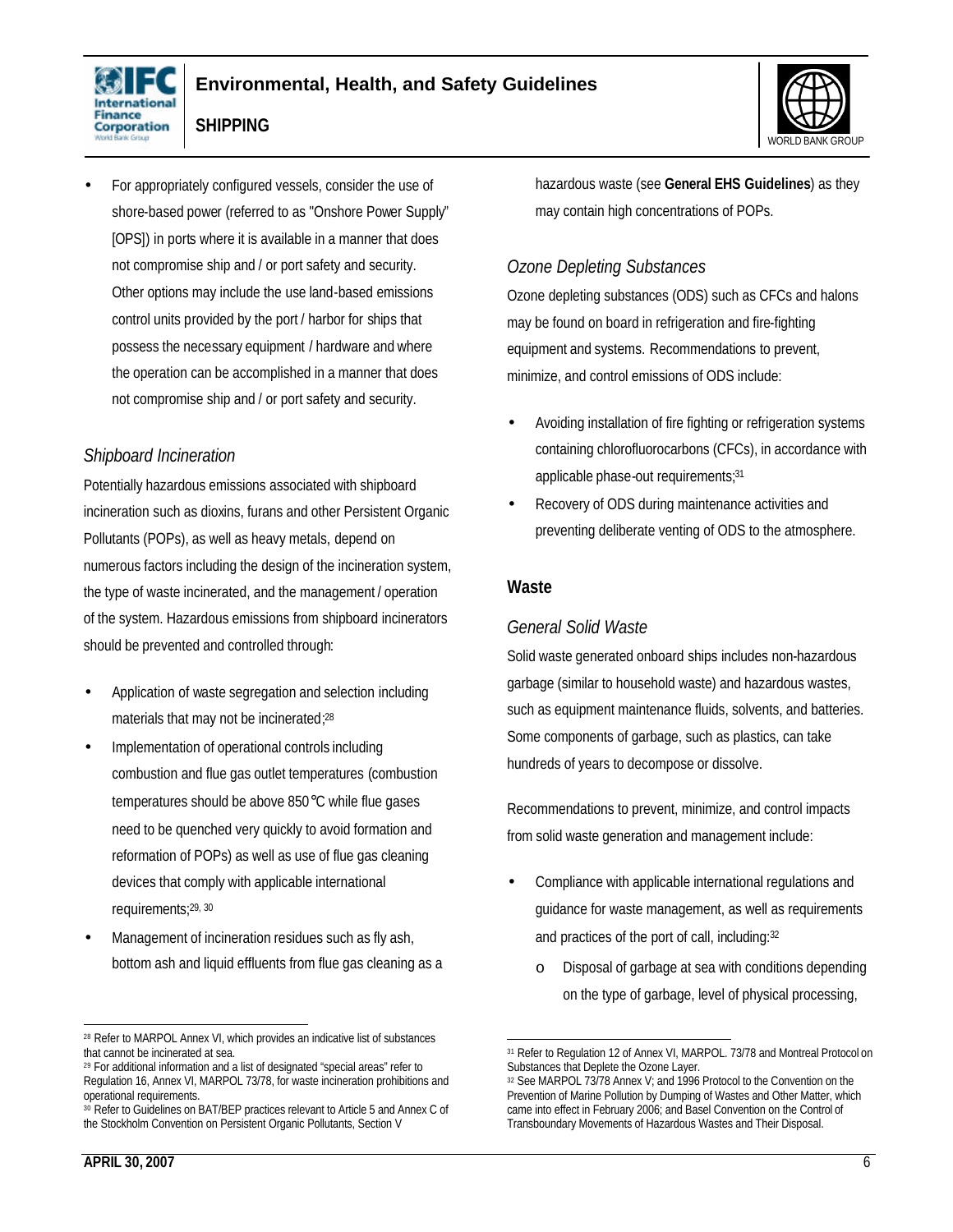



and ship location (relative to shore and to protected areas ("Special Areas")<sup>33</sup>

- o Implementation of a garbage management plan that includes written procedures for collecting, storing, processing, and disposing of garbage, including the use of equipment on-board
- o Maintenance of a Garbage Record Book to record all disposal and incineration operations
- o Avoidance of plastic waste dumping

#### *Hazardous Waste*

Ships may generate a variety of additional wastes that can potentially be classified as hazardous. These materials may include bilge sludge, mechanical maintenance solvents and waste oils, flourescent light ballasts and lamp bulbs (which may contain PCBs and mercury), lead-acid batteries, toxic paints and incinerator ashes. Recommended hazardous waste management strategies include:

- Reduction in the use of consumable materials to the extent feasible;
- Reduction in the volume of generated wastes. For example, a sludge de-watering unit may be used to minimize the volume of bilge sludge delivered ashore;
- Remaining materials should be segregated and safely stored on ship for disposal at a port-of-call with access to adequate hazardous waste management infrastructure. 34
- Guidance applicable to the storage and management of hazardous waste is provided in the **General EHS Guidelines**.

#### *Ship Breaking Wastes*

Some ships, especially older vessels, can contain hazardous materials, including asbestos, polychlorinated biphenyls (PCBs), and chlorofluorocarbons (CFCs) and may also possess heavy metals (e.g. lead-containing paint). They also carry hazardous and flammable chemicals used for painting, repair, and maintenance. Even if the use of some substances are currently banned or restricted, they may be found in ships destined for scrapping. These materials present a potential occupational and environmental risk if handled by untrained workers and in locations that lack hazardous waste management infrastructure.

WORLD BANK GROUP

Recommendations to prevent, minimize, and control discharges, emissions, and human exposure to toxic wastes from scrapping of ships include:

- Ensuring that environmental issues are considered in the selection and specification of construction materials, coating systems, and other substances used in all ship parts, components, and equipment, over the complete product life cycle, including eventual disposal or recycling;
- Creating an inventory of potentially hazardous materials onboard that is documented and regularly updated in a "Green Passport" that follows the ship from owner to owner and facilitates safe final scrapping;
- When selecting ship breaking contractors, necessary procedures and guidelines should be specified, and decommissioning activities monitored to ensure scrapping is conducted in an environmentally sound manner, consistent with applicable standards and guidelines;<sup>35</sup>

<sup>33</sup> Refer to the Regulations for the Prevention of Pollution by Garbage from Ships, Annex V of MARPOL. 73/78

<sup>34</sup> Any waste classified as a "hazardous waste" should be managed accordingly, respecting applicable legal requirements and international conventions (e.g. Basel Convention on Transboundary Shipment of Hazardous Waste).

 <sup>35</sup> See Secretariat of the Basel Convention on the Control of Transboundary Movements of Hazardous Wastes and Their Disposal, Technical Guidelines for the Environmentally Sound Management of the Full and Partial Dismantling of Ships, Basel Convention series/SBC No. 2003/2, 2003; International Maritime Organization (IMO), Guidelines on Ship Recycling, Resolution A.962(23), 2003; and IMO Guidelines for Development of the Ship Recycling Plan, Circular 419, 2004.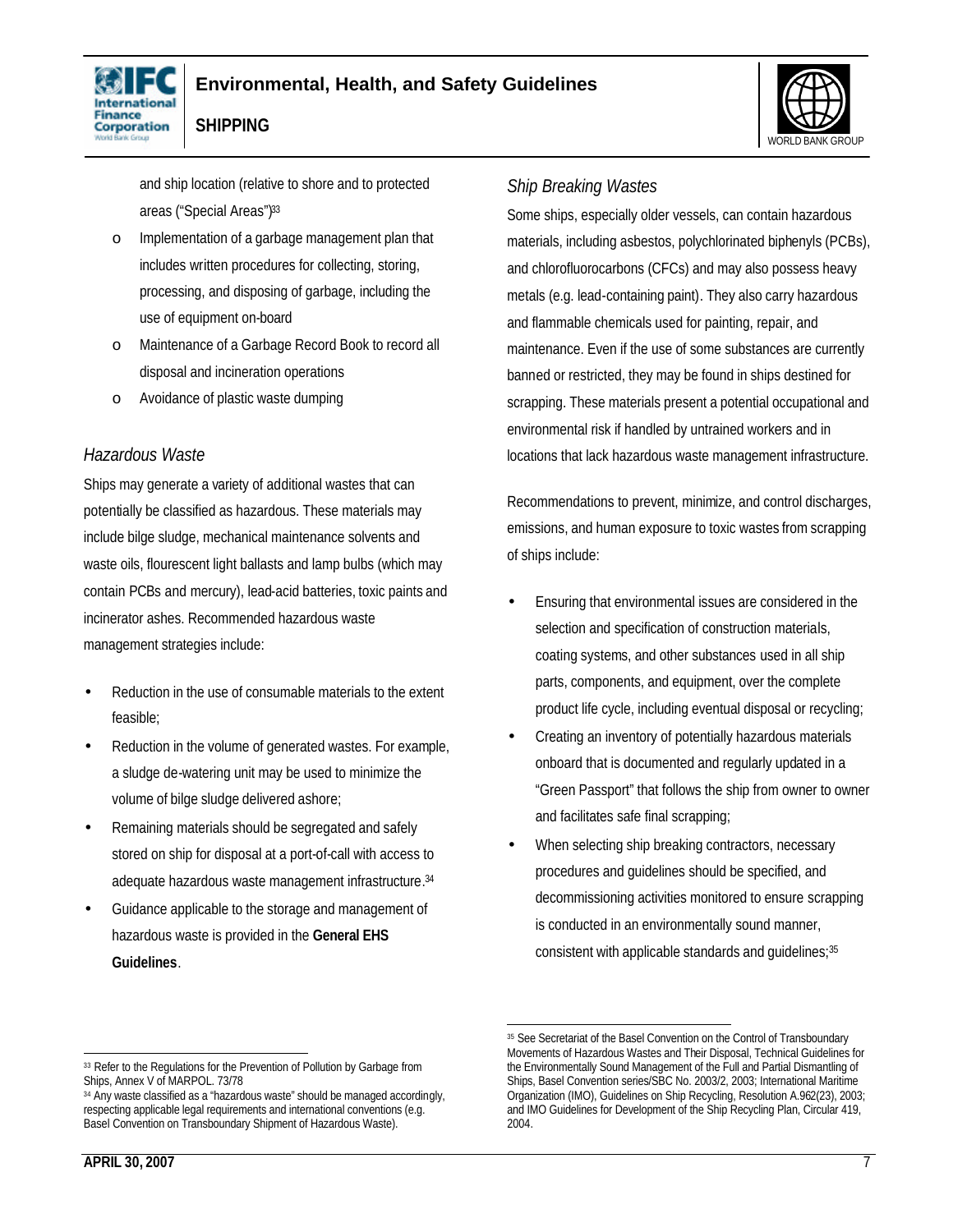



### *1.1.2 Ship Maintenance*

Dockside and drydock ship maintenance activities can vary signficantly in complexity, depending on the degree of repair and maintenance services performed and the types of ships serviced. Environmental issues typically encountered may include:

- Air emissions
- Wastewater and other effluents
- Waste management
- Hazardous materials management

#### **Air Emissions**

Volatile organic compounds (VOCs) may be emitted primarily from painting activities, especially when solvent-based paints are used. VOC emissions from painting activities should be minimized by selecting paints containing low levels of VOCs, and avoiding use of paint stripping agents with highly hazardous VOCs, such as methylene chloride.

#### **Wastewater and Other Effluents**

Water effluents from ship maintenance activities may include stormwater runoff contaminated with a variety fuels, lubricating oils, heavy metals (from stripped paints), and cleaning solvents. Management recommendations include:

- Conducting vessel maintenance work, including paint stripping and painting, in dry docks and preventing contaminated stormwater runoff by installing temporary or permanent roofs or tarps;
- In uncovered dry-docks, provision of a storm water capture system equipped with stormwater treatment, as appropriate (e.g. oil / water separators and sand filters), or discharge to sewerage system with an adequate trapping system (such as a sump) for extraction and subsequent removal. Dry-

dock areas with the potential for releases of hazardous substances should be equipped with secondary containment as described in the **General EHS Guidelines**.

#### **Waste Management**

Hazardous or potentially hazardous waste may be associated with vessel and vehicle maintenance operations (e.g. used lubricating oils, stripped paint from hull maintenance, and painting and cleaning chemicals, including degreasing solvents, from hull and engine work). Recommended waste management strategies include:

- Ship hull painting and stripping should be conducted in dry docks whenever possible;
- Stripping wastes should be cleaned up immediately to reduce potential releases related to wind or stormwater;
- Chemical paint strippers based on methylene chloride should be avoided, or reused and recycled until their effectiveness is compromised, and they should then be disposed of in an environmentally sound manner;
- Water-based cutting oils and degreasers should be used wherever possible. If oil- or solvent-based materials must be used, they should be reused and recycled until their effectiveness is compromised;
- Waste containing asbestos or lead paint should be disposed of as hazardous waste in accordance with applicable regulations and guidelines.

#### **Hazardous Materials Management**

Vessel maintenance activities may include the use of potentially hazardous materials such as anti-fouling paints, solvents, and lubricants. Maintenance operations may also need to manage the contents of fuel tanks and oil insulating equipment. In addition to the hazardous materials management strategies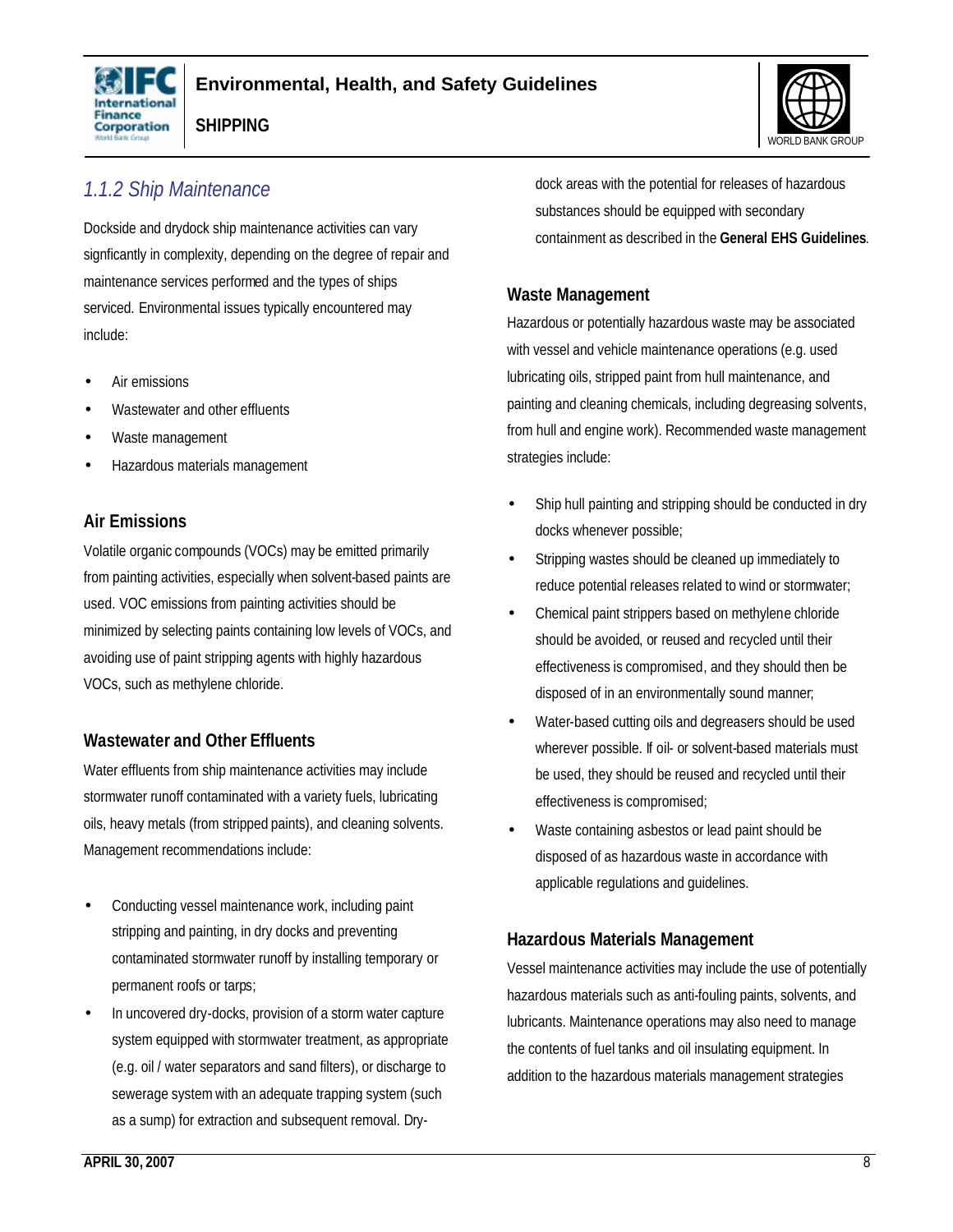



presented in the **General EHS Guidelines**, specific ship maintenance strategies include:

- Oil and chemical-handling facilities should be located with respect to natural drainage systems and environmentallysensitive areas such as mangroves, corals, aquaculture projects, and beaches, providing physical separation distance whenever possible;
- During painting and stripping activities, shrouds should be used between the vessel and pier / shore to prevent spillage into the water. Spray techniques should be considered to minimize paint overspray;
- Anti-fouling paints should comply with applicable regulations and not present a threat to local fisheries or shellfish resources (refer to recommendations on "Antifouling Paints" presented above).
- Stripped paint that may contain hazardous compounds, as well as existing stocks of these paints, should be disposed of as hazardous waste as described in the **General EHS Guidelines**.

# **1.2 Occupational Health and Safety**

### *1.2.1 Marine Operations*

Specific occupational health and safety issues relevant to operation of ships primarily include the following:

- Crew accomodations and working spaces
- Physical hazards
- Confined spaces
- Chemical hazards (including risk of fire and explosions)
- Security issues

#### **Crew Accomodations and Working Spaces**

Due to the nature of most shipping activities, crew members may sometimes be required to spend considerable amounts of time aboard vessels, including overnight stays for extended periods. Ships also represent a peculiar working environment given the compartmentalized and compact nature of interior working and ammenity areas. Crew accomodations and working spaces should meet internationally applicable standards including those related to the provision of sanitary facilities, ventilation, heating and lighting, control of harmful noise, sanitation of galley areas, and fire prevention and control (e.g. smoke detectors, fire doors, and means of egress. For additional information refer to "Fire Safety" section below).<sup>36</sup>

#### **Physical Hazards**

The most common accidents in ships include slips and falls, manual handling accidents (e.g. lifting, setting down, pushing, pulling, carrying, or moving weight by hand), and machine operation accidents.37 Recommendations to prevent, minimize, and control health and safety hazards associated with personnel accidents are discussed in the **General EHS Guidelines.** Examples of additional measures specific to ships include:

- Ensuring all seafarers are trained to manage the types of hazards applicable to their assigned responsibilities;<sup>38</sup>
- Providing adequate and appropriate first aid and medical facilities:
- Ensuring all seafarers wear shoes with slip-resistant soles at all times;

 <sup>36</sup> See International Convention for the Safety of Life at Sea (SOLAS), 1974; International Labour Conference, Maritime Labour Convention, 2006; and International Labour Organization, Accident Prevention On Board Ship At Sea and In Port, 1996.

<sup>37</sup> K. X. Li, Maritime Professional Safety: Prevention and Legislation on Personal Injuries On Board Ships, Proceedings of the International Association of Maritime Economists (IAME) Panama 2002 Conference, November 2002. Available at: http://www.eclac.cl/Transporte/perfil/iame\_papers/papers.asp 38 For additional information refer to the International Convention on Standards of

Training, Certification and Watchkeeping for Seafarers, 1978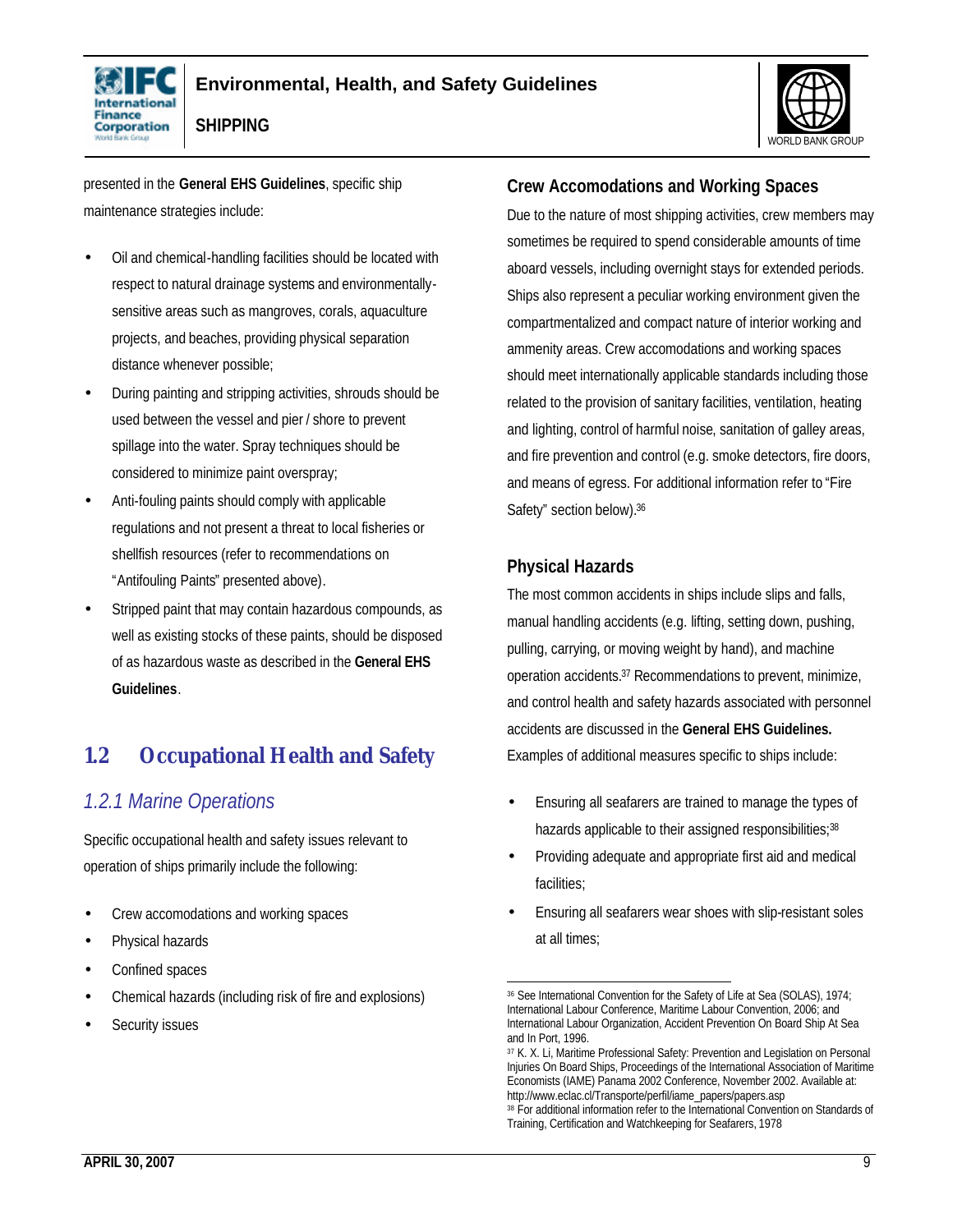



- **SHIPPING**
- Regular inspection and maintenance of decks areas, including railings, catwalks, stairs, and other walking areas to prevent the existence of cracks, worn or missing parts, and other falling and tripping hazards;
- Decks and gratings should be kept clear of grease, garbage, and ice to avoid risk of slipping, and any spillage should be cleaned up immediately.

#### **Confined Spaces**

Activities on board may also include confined space entry (e.g. to inspect, repair, or clean tanks and cargo holds). As in any industry sector, confined space hazards can be potentially fatal. Ship operators should implement confined space entry procedures as described in the **General EHS Guidelines**. With specific reference to access into cargo holds, confined space entry programs should include procedures that prevent or minimize the use and fueling of combustion equipment in the interior of cargo holds and that provide for alternative means of egress.<sup>39</sup>

#### **Chemical Hazards**

Occupational chemical hazards associated with shipping may be associated with oil, fuels, and chemical tanker operations, particularly during loading and unloading activities. In addtion to potential exposures to chemicals by inhalation or dermal contact, there is also a signficant potential risk of fires and explosion. These types of shipping operations should prepare and implement detailed training and procedures to prevent or minimize chemical exposures, including through the application of chemical hazards management recommendations presented in the **General EHS Guidelines**. In addition to the recommendations provided above in the petroleum and hazardous material management section, tanker operations

should prepare and implement safety management systems specific to the type of materials transported in accordance with internationally applicable standards.40 Examples of management issues related to fire and explosion prevention and response include:

- Implementation of smoking and naked light regulations during materials transfer activities and hot work permits during ship maintenance;<sup>41</sup>
- Proper tank cleaning and venting, and operation, maintenance and inspection of inert gas systems;<sup>42</sup>
- Installation and maintenance of intrinsically safe electrical equipment;<sup>43</sup>
- Avoiding electrostatic hazards related to the buildup of static electricity;<sup>44</sup>
- Preparing a Tanker Emergency Plan to address the response to fires.<sup>45</sup>

Workers may also be exposed to chemical hazards during routine operations and maintenance activities, cargo handling (e.g. leaks or accidents involving dangerous cargo), and during ship breaking activities. Recommended management techniques include:

- Prevention of exposures through the implementation of occupational health and safety management programs and measures described in the **General EHS Guidelines** applicable to hazardous materials and chemical exposures;
- Preparation of emergency response procedures to address accidental release from packaged harmful substances (see Packaged Harmful Substances above);

<sup>&</sup>lt;sup>39</sup> For additional quidance refer to the latest edition of the International Safety Guide for Oil Tankers and Terminals (ISGOTT).

 <sup>40</sup> For examples refer to the latest edition of ISGOTT.

<sup>41</sup> For additional guidance refer to the latest edition of ISGOTT.

<sup>42</sup> Ibid.

<sup>43</sup> Ibid.

<sup>44</sup> Ibid.

<sup>45</sup> Ibid.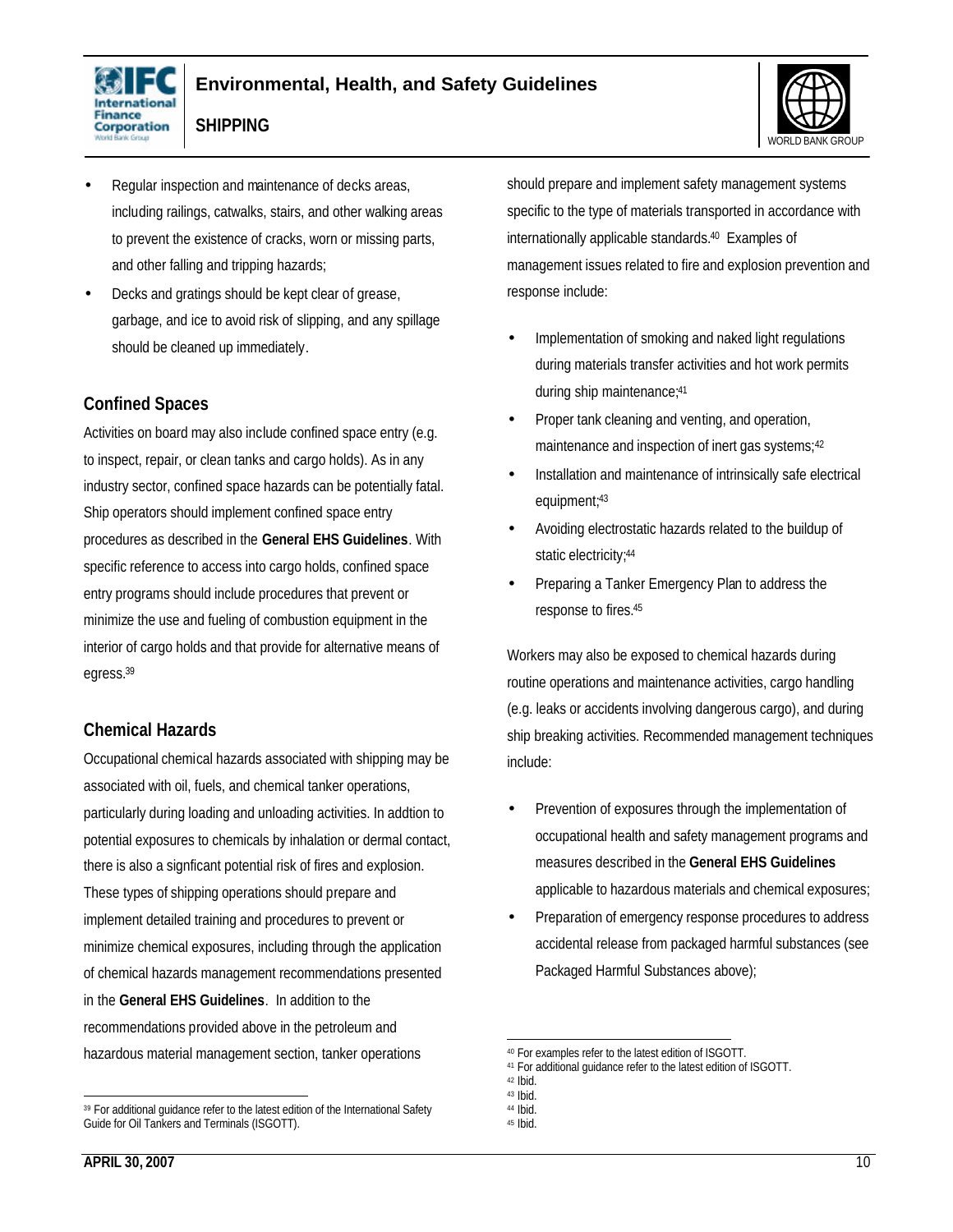



- **SHIPPING**
- Applying the special precautions and recommendations provided in the waste management section above (see Ship Breaking Wastes).

#### **Security Issues**

Piracy and armed robbery of vessels is a serious security and safety issue in some regions, posing a hazard to crew and passengers alike. Recommended measures to prevent, control, or minimize sea piracy include:<sup>46</sup>

- Implementation of a ship security plan emphasizing prevention and early detection of attacks and covering, at a minimum, the need for enhanced surveillance and detection equipment, and use of lighting; crew responses if a potential attack is detected or an attack is underway; radio alarm procedures; and reporting an attack / attempt;
- Securing or controlling all possible access points to the ship and any key onboard areas in port, at anchor, and when underway in threat areas. Doors allowing access to the bridge, engine room, steering gear compartments, officers' cabins, and crew accommodations should be secured, controlled, and regularly inspected;
- If possible, ships should be routed away from areas where attacks are known to have taken place and, in particular, seek to avoid bottlenecks;
- Ships should maintain a constant radio watch with appropriate shore or naval authorities, and on all distress and safety frequencies, especially in areas where attacks have occurred;
- Operators should implement additional watches and / or electronic surveillance to detect the approach of potential attackers;

• Crew members going ashore at ports in high risk areas should not discuss voyage or cargo particulars with persons unconnected with the ship's business.

### *1.2.2 Ship Maintenance*

Occupational hazards typcially associated with ship maintenance activities may include physical, chemical, and biological hazards, as well as confined space entry hazards. Physical hazards may be associated with work at heights (including work above water in dockside maintenance activites) as well as machine, portable tool, and electrical sefety issues. Chemical hazards may include potential exposures to a variety of hazardous materials such as asbestos, PCBs, toxic paint, heavy metals, and VOCs (e.g. from the use of solvent-based paints and cleaning solvents in enclosed spaces). Other chemical hazards may include the potential for fire and explosion during the conduct of hot work in storage tank systems. Biological hazards may include potential exposures to pathogens present in ship garbage, sewage, and ballast water, the contents of which may still be present inside ships during maintenance activities. Confined spaces may include tanks and cargo holds that may need to be accessed for repair and maintenance. All of these occupational health and safety hazards, which apply equally to workers involved in ship maintenance and decommissioning activities, should be managed based on the recommendations provided in the **General EHS Guidelines** and in the guidelines outlined by the International Labor Organization (ILO). 47

<sup>•</sup> Operators should exercise caution when transmitting information on cargo or valuables on board by radio in areas where attacks have occurred;

<sup>46</sup> IMO, Piracy and Armed Robbery Against Ships: Guidance to Shipowners and Ship Operators, Shipmastes and Crews on Preventing and Suppressing Acts of Piracy and Armed Robbery Against Ships, Circular 623/Rev 3, May 2002.

 <sup>47</sup> Also refer to the recommendations on ship breaking activities described previously in this document.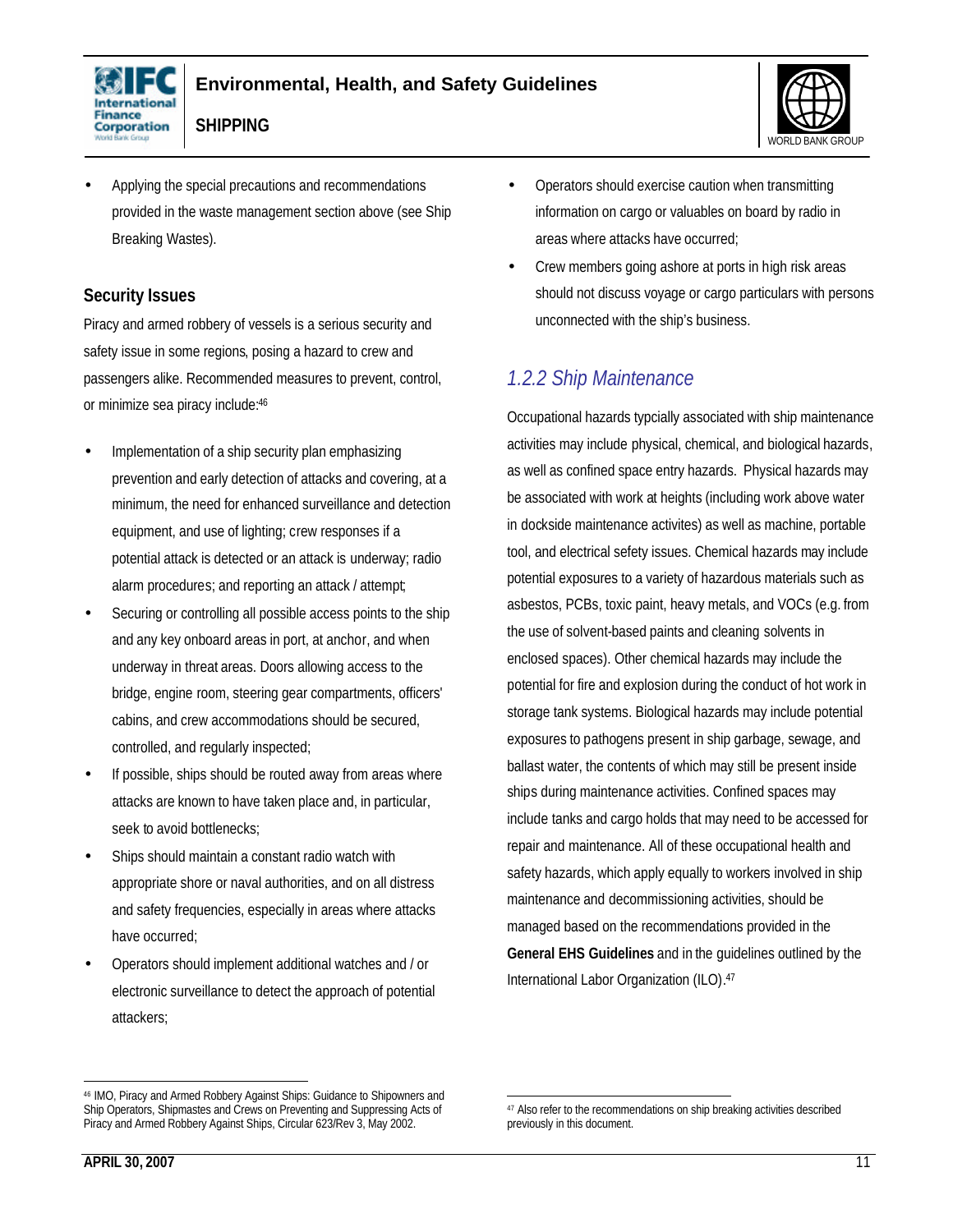





### **1.3 Community Health and Safety**

Some of the environmental and occupational health and safety impacts described above may also influence the health and safety of communities and members of the public including, for example the potential for transmission of communicable diseases through the dischage of ballast water; exposure to hazardous materials during ship breaking activities; or the risk of fire and explosion during fueling and bulk tankering activities. Additional issues may include the following:

#### **General Safety**

Accident scenarios, including sinking / capsizing of ships or fire and explosion have potential to result in significant casualties. Such scenarios may result from collisions, groundings, structural hull failures, and other events. The primary causes of such accidents may include human error, technical failures, inadequate maintenance, and severe weather conditions. Safety management recommendations depend on the type of ship and its intended use and may include:

- Purchasing ships that comply with the construction, subdivision, machinery, and electrical installations requirements;
- Management of the ship operation according to the provisions of the International Safety Management (ISM) Code, including the preparation of a formal, written, Safety Management System (SMS). The SMS should identify the assignment of roles and responsibilities, the resources available, and emergency procedures, among others. 48

#### **Life Safety**

Operators should comply with internationally applicable requirements for life-safety applicance and arrangements which include the provision and operational upkeep of such equipment as lifeboats, life-rafts, and rescue boats, life-jackets and immersion suits, life buoys, and other life saving equipment.<sup>49</sup>

#### **Fire Safety**

Operators should also apply the fire safety provisions specifically applicable to cargo ships and tankers according to applicable international standards50. These may include, for example, division of the ship by thermal and structural boundaries; separation of accomodation spaces; restricted use of combustible materials; fire detection and containment at the place of origin; protection of escape routes; ready accessibility to fire fighting equipment; and avoidance of flammable and explosive atmospheres.<sup>51</sup> Fire prevention considerations specifically applicable to engine rooms include fire doors, fire pumps, and emergency fuel flow stopping devices.

#### **Security**

Operators should prepare and maintain a Ship Security Plan that includes assignment of roles and responsibilities (the Ship Security Officer); procedures to provide ship access screening and controls (requiring identification of visitors); training of crew members; procedures for communications between ships and ports, and other applicable elements.<sup>52</sup>

 <sup>48</sup> As required by the SOLAS Convention. See also International Labour Conference, Maritime Labour Convention, 2006; and International Labour Organization, Accident Prevention On Board Ship At Sea and In Port, 1996. 49 As noted in Chapter III of the SOLAS Convention and the International Life-Saving Appliance (LSA) Code.

<sup>50</sup> As noted in Chapter II of the SOLAS Convention, which includes specific provisions for each type of ship, and the International Fire Safety Systems (FSS) Code.

<sup>51</sup> Summary of SOLAS requirements, IMO.

<sup>52</sup> Additional details on the contents of a Ship Security Plan are presented in the IMO's Maritime Safety Committee Document 76/4/1/Add.1 "Measures to Enhance Maritime Security."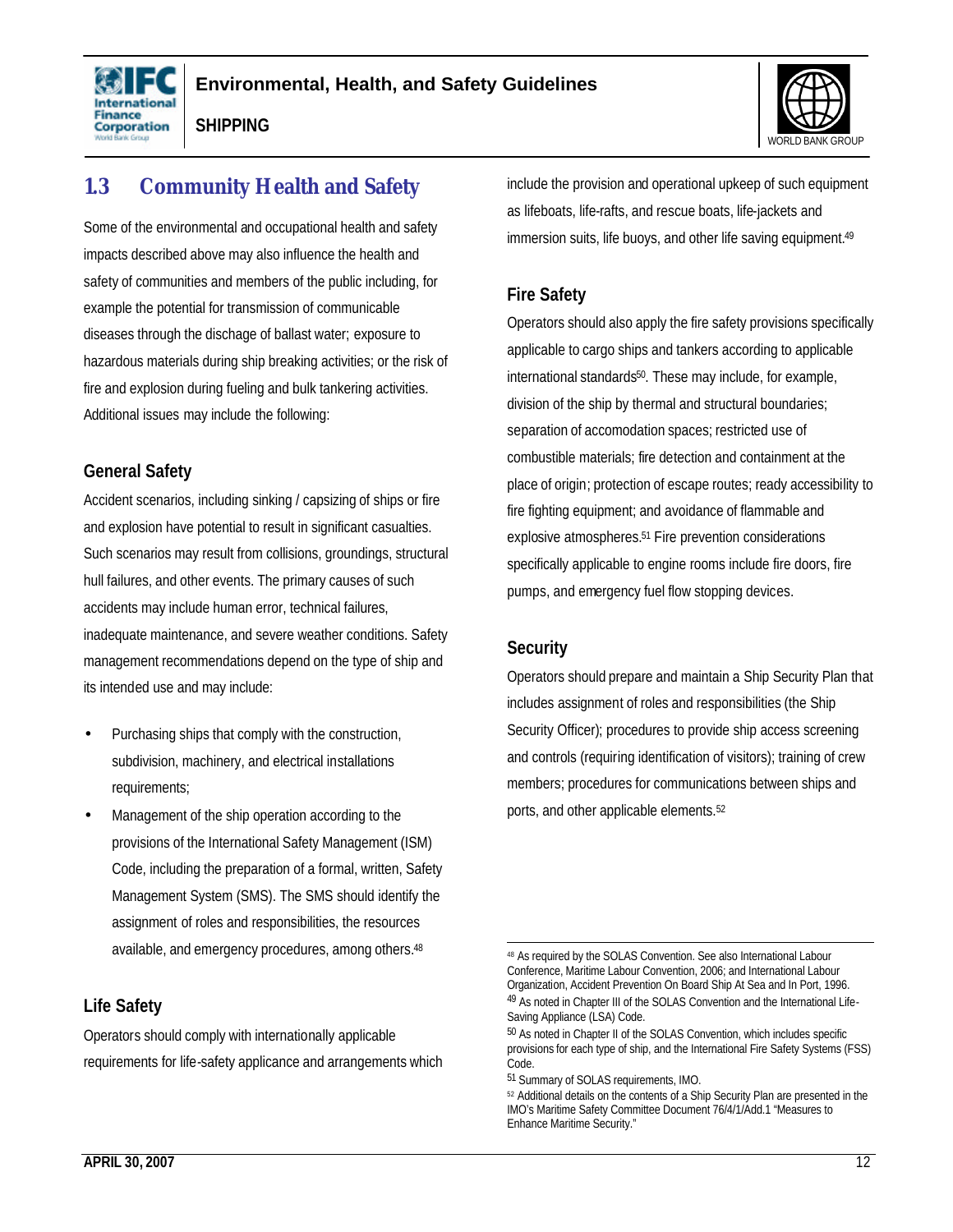



# **2.0 Performance Indicators and Monitoring**

### **2.1 Environment**

#### **Emissions and Effluent Guidelines**

For ships engaged in national traffic only, environmental performance requirements are usually dictated by the flag state's maritime administration. Guideline values for process emissions and effluents in this sector are indicative of good international industry practice as reflected in relevant standards of countries with recognized regulatory frameworks. Ships engaged in international routes should also comply with environmental requirements set by international regulations, principally effluent standards for oil / grease and sewage as described in Annex I and IV of MARPOL, emissions standards for ozone depleting substances, and marine diesel engine emissions and shipboard incinerator emissions described in Annex VI of MARPOL. Other regional regulations (e.g. European Union Directives) and specific port state regulations, as well as more stringent requirements, may apply in some specifically defined sea areas.

#### **Environmental Monitoring**

Environmental monitoring programs for this sector should be implemented to address all activities that have been identified to have potentially significant impacts on the environment, during normal operations and upset conditions. Environmental monitoring activities should be based on direct or indirect indicators of emissions, effluents, and resource use applicable to the particular project. Monitoring frequency should be sufficient to provide representative data for the parameter being monitored. Monitoring should be conducted by trained individuals following monitoring and record-keeping procedures and using properly calibrated and maintained equipment.

Monitoring data should be analyzed and reviewed at regular intervals and compared with the operating standards so that any necessary corrective actions can be taken. Additional guidance on applicable sampling and analytical methods for emissions and effluents is provided in the **General EHS Guidelines**. 53

### **2.1 Occupational Health and Safety**

#### **Occupational Health and Safety Guidelines**

Occupational health and safety performance should be evaluated against internationally published exposure guidelines, of which examples include the Threshold Limit Value (TLV®) occupational exposure guidelines and Biological Exposure Indices (BEIs®) published by American Conference of Governmental Industrial Hygienists (ACGIH),54 the Pocket Guide to Chemical Hazards published by the United States National Institute for Occupational Health and Safety (NIOSH), 55 Permissible Exposure Limits (PELs) published by the Occupational Safety and Health Administration of the United States (OSHA),<sup>56</sup> Indicative Occupational Exposure Limit Values published by European Union member states,<sup>57</sup> or other similar sources.

#### **Accident and Fatality Rates**

Projects should try to reduce the number of accidents among project workers (whether directly employed or subcontracted) to a rate of zero, especially accidents that could result in lost work time, different levels of disability, or even fatalities. Facility rates may be benchmarked against the performance of facilities in this sector in developed countries through consultation with

<sup>53</sup> For additional information refer to the Oil Companies International Marine Forum for additional information on key performance indicators used in this industry sector.

<sup>54</sup> Available at: http://www.acgih.org/TLV/ and http://www.acgih.org/store/ <sup>55</sup> Available at: http://www.cdc.gov/niosh/npg/

<sup>56</sup> Available at:

http://www.osha.gov/pls/oshaweb/owadisp.show\_document?p\_table=STANDAR DS&p\_id=9992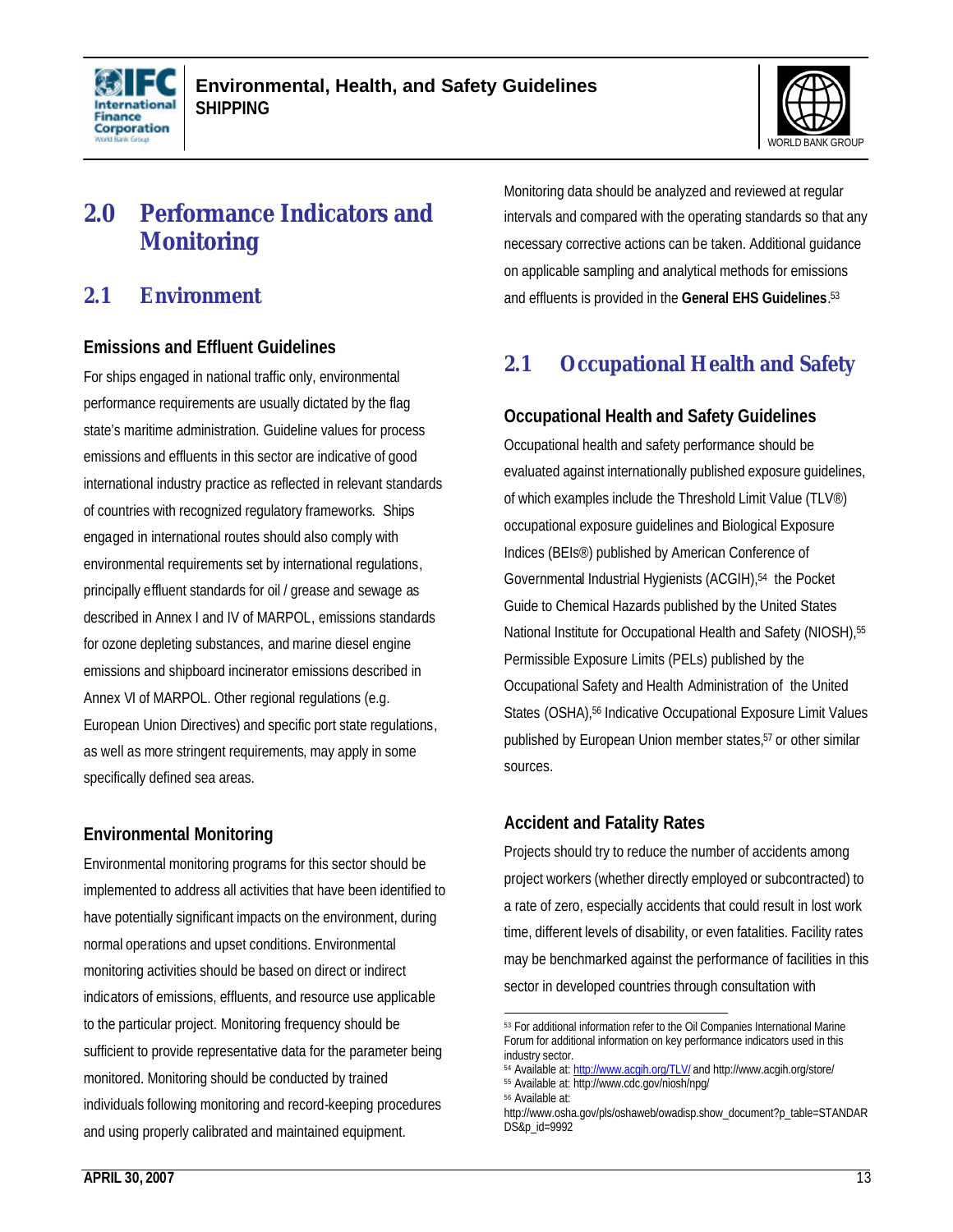



published sources (e.g. US Bureau of Labor Statistics and UK Health and Safety Executive)<sup>58</sup>.

### **Occupational Health and Safety Monitoring**

The working environment should be monitored for occupational hazards relevant to the specific project. Monitoring should be designed and implemented by accredited professionals<sup>59</sup> as part of an occupational health and safety monitoring program. Operations should also maintain a record of occupational accidents and diseases and dangerous occurrences and accidents. Additional guidance on occupational health and safety monitoring programs is provided in the **General EHS Guidelines**.

Operators should also consider the implementation of a monitoring program specifically developed by industry groups such as the Oil Companies International Marine Forum (OCIMF).<sup>60</sup>

<sup>57</sup> Available at: http://europe.osha.eu.int/good\_practice/risks/ds/oel/

<sup>58</sup> Available at: http://www.bls.gov/iif/ and

http://www.hse.gov.uk/statistics/index.htm

<sup>&</sup>lt;sup>59</sup> Accredited professionals may include Certified Industrial Hygienists,

Registered Occupational Hygienists, or Certified Safety Professionals or their equivalent.

<sup>60</sup> For additional information refer to the Tanker Management Self Assessment program developed by OCIMF (http://www.ocimf.com/)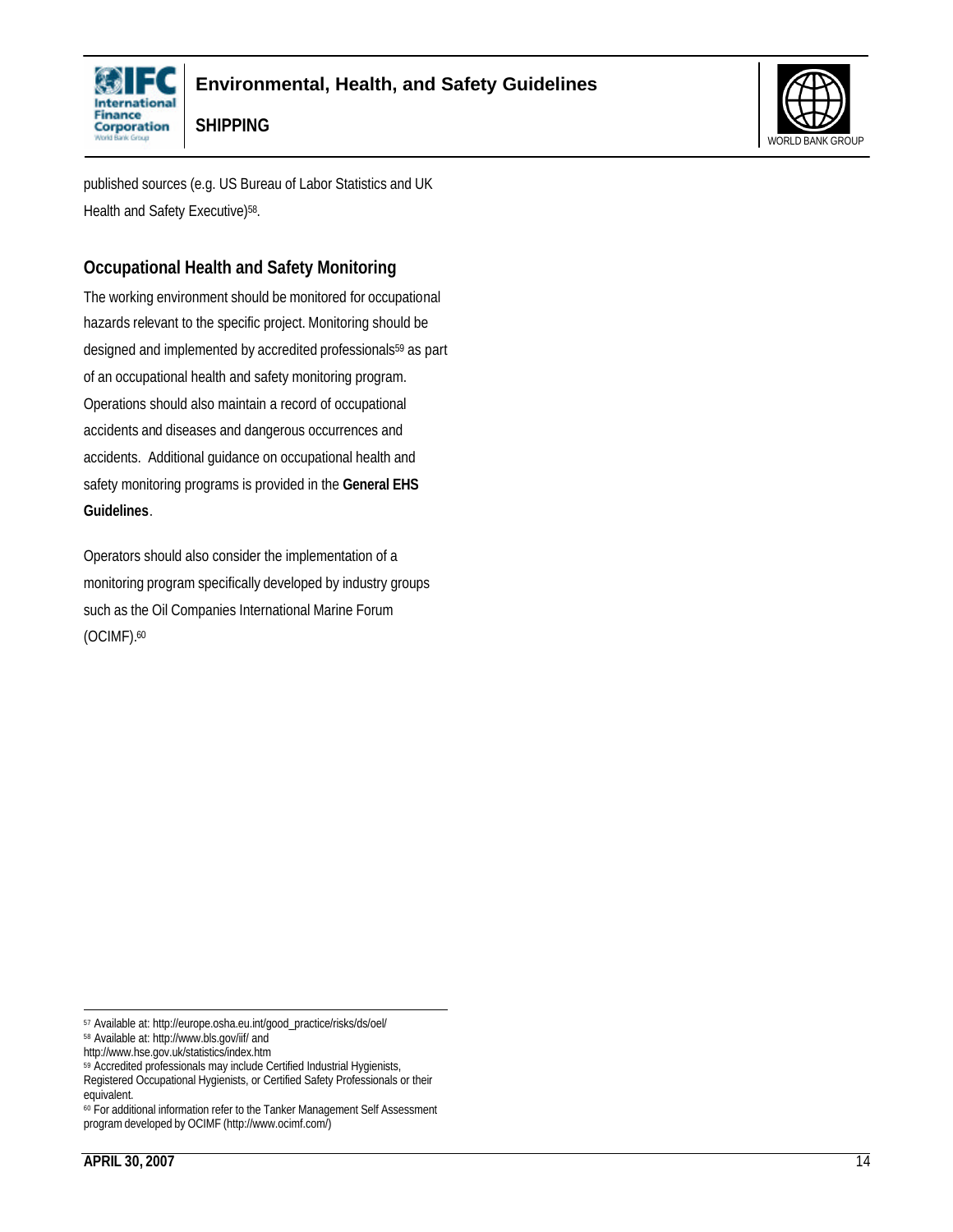



# **3.0 References and Additional Sources**

Ahlbom, Jan and Duus, Ulf. Rent skepp - en möjlighet för sjöfarten (In Swedish). Grön Kemi, www.gronkemi.se. 2004.

De la Rue and Anderson. 1998. Shipping and the environment. Law and Practice. 3rd ed. London: Witherbys Publishing.

Det Norske Veritas. 2006. Master's Check List, Preventive Maintenance and Port State Control. July 2006.

Dudley J, Scott B and Gold E. 1994.Towards Safer Ships and Cleaner Seas: A Handbook for Modern Tankship Operations, 2<sup>nd</sup> ed, Assuranceforeningen Gard, Norway, 1994.

European Environmental Bureau (EEB). 2004. Air pollution from ships. A briefing document prepared by EEB, European Federation for Transport and Environment (T&E), Seas at Risk (SARS), and the Swedish NGO Secretariat on Acid Rain. Available at http://www.t-e.nu/docs/Publications/2004Pubs/2004-11\_joint\_ngo\_air\_pollution\_from\_ships.pdf

European Federation for Transport and Environment (T&E). 2001. Industry code of practice on ship recycling. Available at http://www.marisec.org/resources/shiprecylingcode.pdf

European Union (EU). 2000. Directive 2000/59/EC of the European parliament and of the council of 27 November 2000 on port reception facilities for ship-

generated waste and cargo residues. Available at http://eurlex.europa.eu/LexUriServ/LexUriServ.do?uri=CELEX:32000L0059:EN:HTML

EU. 2000. EU Regulation (EC) No 2037/2000 of the European parliament and of the council of 29 June 2000 on substances that deplete the ozone layer. Available at http://eurlex.europa.eu/LexUriServ/LexUriServ.do?uri=CELEX:32000R2037:EN:HTML

Flodström, Eje. IVL Swedish Environmental Research Institute. Using Continuous Emission Monitoring on Ships. Conference paper at Greening Motorways of the Sea, Stockholm. 11 February 2005.

Gold, Edgar. 1997. Gard Handbook: Marine Pollution. Gard, Norway. ISBN 82- 90344-11-6.

International Chamber of Shipping (ICS). 1998. Guidelines for the preparation of garbage management plans. 1st Edition.

ICS. 1991. Safety in oil tankers. London: ICS.

International Chamber of Shipping/ Oil Companies International Marine Forum (ICS/OCIMF). 2005. Ship to ship transfer guide (petroleum). 4<sup>th</sup> edition. London: Witherbys Publishing.

International Labor Organisation (ILO). 2004. Safety and health in shipbreaking. Guidelines for Asian countries and Turkey. Geneva: ILO. Available at: http://www.ilo.org/public/english/standards/relm/gb/docs/gb289/pdf/meshs-1.pdf

International Maritime Organization (IMO). 2005. Interim Guidelines for Voluntary Ship CO2 Emission Indexing for Use in Trials. MEPC/Circ.471. 29 July 2005. London: IMO.

IMO. 2005. Report of the joint ILO/IMO/BC Working group on ship scrapping. 14 December 2005. London: IMO.

IMO. 2004. Guidelines for the development of ship recycling plan. MEPC/Circ.419. London: IMO.

IMO. 2004. International Convention for the Control and Management of Ships Ballast Water & Sediments. Adopted on 13 February 2004. London: IMO.

IMO. 2003. Guidelines on ship recycling. Resolution A.23(962), adopted on 5 December 2003. London: IMO.

IMO. 2002. MARPOL – How to do it. Manual on the practical implications of ratifying and implementing MARPOL 73/78. Publication No IMO-636E. London: IMO.

IMO. 2002. Piracy and Armed Robbery Against Ships: Guidance to Shipowners and Ship Operators, Shipmasters and Crews on Preventing and Suppressing Acts of Piracy and Armed Robbery Against Ships, Circular 623/Rev 3. London: IMO.

IMO. 2001. International Convention on the Control of Harmful Anti-fouling Systems on Ships. Adopted on 5 October 2001. London: IMO.

IMO. 1999. Comprehensive manual on port reception facilities.Publication No IMO-597E. London: IMO.

IMO. 1997. Guidelines for the control and management of ships' ballast water to minimize the transfer of harmful aquatic organisms and pathogens. Resolution A.868(20), adopted on 27 November 1997. London: IMO.

IMO. 1980. Voluntary Guidelines for the design, construction and equipment of small fishing vessels. FAO/ILO/IMO. London: IMO.

IMO. 1978. International Convention on Standards of Training, Certification and Watchkeeping for Seafarers. London: IMO.

IMO. 1978. MARPOL 73/78, International Convention for the Prevention of Pollution from Ships, 1973, as modified by the Protocol of 1978 relating thereto. London: IMO.

IMO. 1975. Code of Safety for Fishermen and Fishing Vessels, Part A, Safety and health practice for skippers and crews. FAO/ILO/IMO. Publication No IMO-749E. London: IMO.

IMO. 1975. Code of Safety for Fishermen and Fishing Vessels, Part B, Safety and health requirements for the construction and equipment of fishing vessels, FAO/ILO/IMO. Publication No IMO-755E. London: IMO.

IMO. 1974. SOLAS, International Convention for the Safety of Life at Sea (SOLAS), 1974.

International Tanker Owners Pollution Federation (ITOPF). 2003. Regional profiles. A summary of the risk of oil spills and state of preparedness in UNEP regional seas regions. London: ITOPF.

International Safety Guide for Oil Tankers and Terminals (ISGOTT). 2006. London: Witherbys Publishing.

Leway, Susan. Alliance of maritime regional interests in Europe, AMRIE. 2005. Environmental Aspects of Short Sea Shipping and Intermodal Logistics Chains.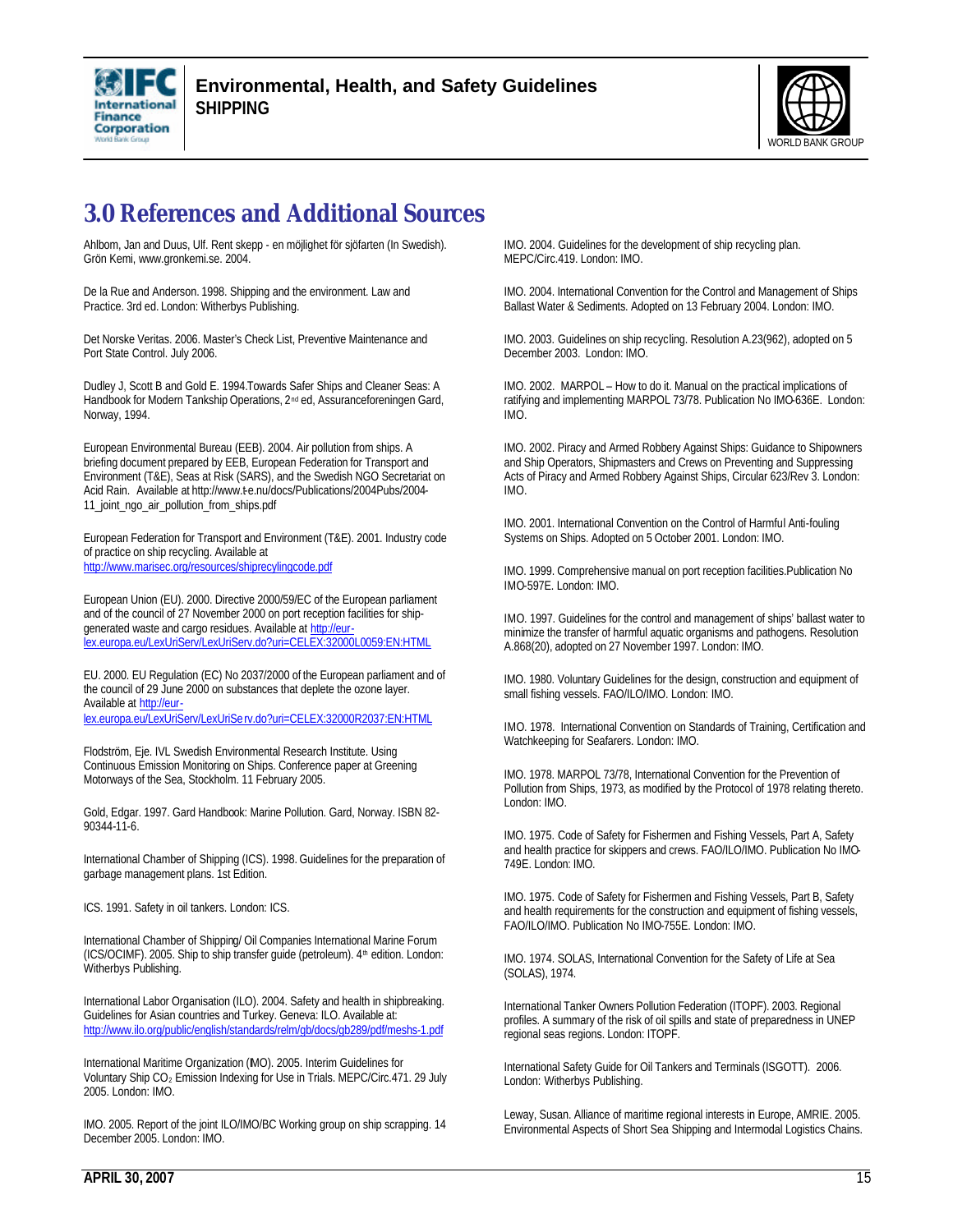

#### **Environmental, Health, and Safety Guidelines**



**SHIPPING**

Conference paper at Greening Motorways of the Sea, Stockholm. 11 February 2005.

Li, K. X. 2002. Maritime Professional Safety: Prevention and Legislation on Personal Injuries On Board Ships, Proceedings of the International Association of Maritime Economists (IAME) Panama 2002 Conference. Available at http://www.eclac.cl/Transporte/perfil/iame\_papers/papers.asp

Menakhem, Ben-Yami. 2000. Risk and dangers in small-scale fisheries: An overview. Geneva: ILO.

Shipping industry guidance on the use of oily water separators. Ensuring compliance with MARPOL. Available at http://www.marisec.org/ows/OILYWATER6pp.pdf

Skjong, Rolf. 2002. Risk Acceptance Criteria: current proposals and IMO position, Surface transport technologies for sustainable development, 2002.

SSPA Sweden. 2005. Small vessel safety review. AB 2005. SSPA research report No 131.

SSPA Sweden. 2003. The interaction of large and high-speed vessels with the environment in archipelagos. AB 2003. SSPA research report No 122.

Technical code on control of emission of nitrogen oxides from marine diesel engines. The NO<sub>x</sub> Code. MP/Conf. 3/35. 22 October 1997.

The Clean Ship. Towards an integrated approach of sustainable shipping. Available at:

http://www.t-e.nu/docs/Publications/2005pubs/2005-04\_the\_clean\_ship.pdf

Torremolinos Protocol of 1993 and Torremolinos International Convention for the Safety of Fishing Vessels. Consolidated edition 1995. International Maritime Organization, IMO. Publication No IMO-793E.

United Kingdom (UK) Health and Safety Executive (HSE). 2001. Reducing Risks, Protecting People. London: HSE books, 2001.

US Occupational Health and Safety Administration (OSHA), Shipbreaking Fact Sheet. Available at: http://www.osha.gov/OshDoc/data\_MaritimeFacts/shipbreaking-factsheet.pdf

**APRIL 30, 2007** 16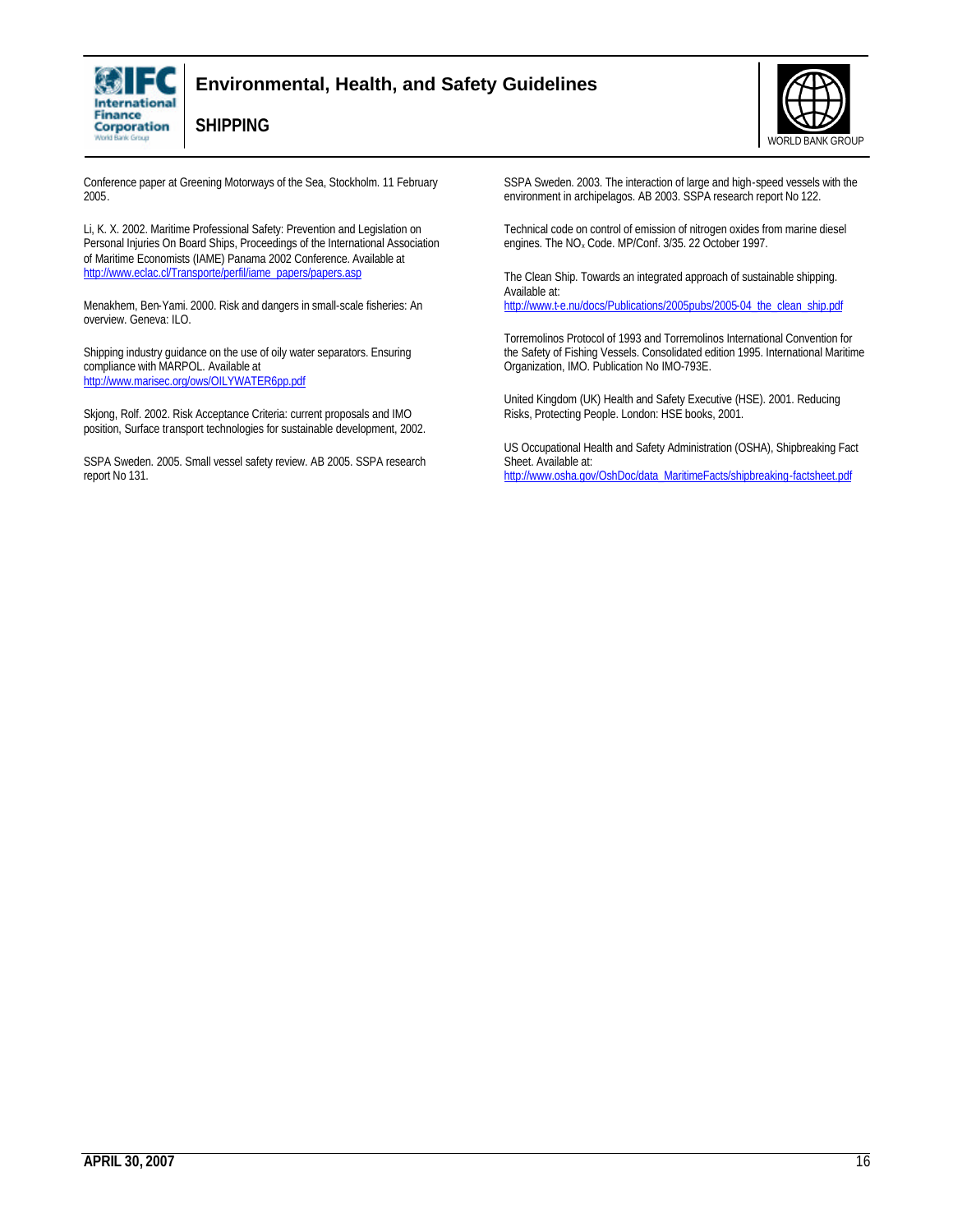



# **Annex A: General Description of Industry Activities**

The shipping industry involves a number of entities specialized for various functions including ownership, freight contracting, operation, and management. Vessels are generally constructed of steel and typically operate for 7,000 hours / year for 20 to 25 years. Regular dry-docking intervals for maintenance and overhaul may range from two to five years. Ship breaking (the process of dismantling a vessel's structure for scrapping, disposal, or recycling) is labor intensive and associated with a number of environmental, health, and safety hazards. Shipping companies are responsible for crew and cargo safety during operation.

Shipping operations depend on port, harbor, and terminals infrastructure and services for the movement of cargo. Examples of these services include port traffic control, cargo storage and handling, passenger screening for security purposes, waste management, and mechanical maintenance services. A port may offer ship support services such as waste management, electricity supply, fuels, and fresh water. The port or a separate company located within the port area may offer ship fuels and fuel may be supplied by bunker boats. Fresh water may also be offered and pumped onboard ships.

Power for propulsion of the ship and auxiliary energy is typically generated by diesel engines. Heavy fuel oil (HFO), Marine Diesel Oil (MDO), and gas oil (GO) are carried in bunker tanks. Alternate powering arrangements are possible, including those associated with LNG ships that may include Boiler / Steam Turbine power with HFO / natural gas burning equipment or Dual Fuel (DF) diesel engine-electric propulsion. Other supplies required for the operation of the ship include lubrication oil, hydraulic fluids, chemicals, paint, fresh water, and food supplies for the crew.

Shipping companies may also conduct ship repair and maintenance activities which can be conducted dockside or on drydock, depending the nature of the repair. These activities may include structural modifications, mechanical repairs including engine overhauls, and hull repair and painting.

#### **Summary of Vessel Categories and Functions**

- Wet bulk: Transported in tankers, including three main sub-categories:
	- o *Crude carriers:* Length 250–450 meters (m), speed 12-16 knots. Four main size classes: Aframax, up to 120 000 dwt (deadweight tons), Suezmax, up to 150 000 dwt; VLCC (Very Large Crude Carrier) more than 200 000 dwt; and ULCC (Ultra Large Crude Carrier) more than 350 000 dwt.
	- o *Gas tankers*: Length 80-345 m, speed 14-20 knots. Two main types: LNG (Liquefied Natural Gas) transported pressurized and / or refrigerated at – 160°C, and LPG (Liquefied Petroleum Gas) transported at –50oC.
	- o *Product tankers*: Length 80–150 m, speed 13-17 knots. Transport refined oil products or chemicals. One ship may carry different products in separate tanks.
- **Dry bulk**: Transported in bulk carriers:
	- o *Ocean-going bulk carriers*: Length 200-300 m, Speed 11-16 knots, Panamax and Capesize.
	- o *Coasters*: Length 70-120 m, Speed 10-15 knots.
- **Container** Transported by container vessels, two main sub-categories: